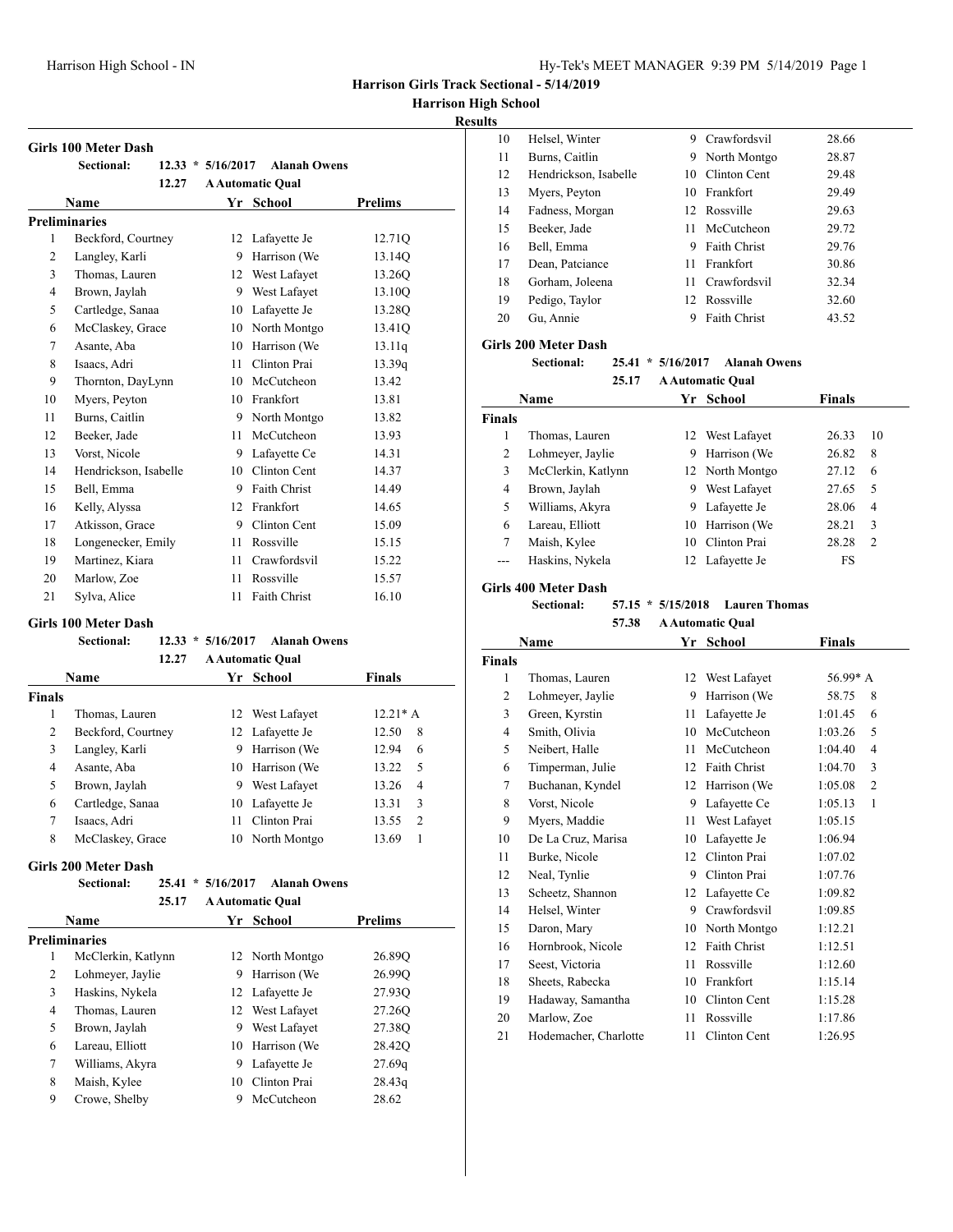**Harrison High School**

# **Results**

# **Girls 800 Meter Run**

| GIFIS OUU MEIEF KUII |                        |                  |    |                         |               |                |  |  |
|----------------------|------------------------|------------------|----|-------------------------|---------------|----------------|--|--|
|                      | Sectional:             | $2:17.95 * 1996$ |    | <b>Aimee Lee</b>        |               |                |  |  |
|                      |                        | 2:16.24          |    | <b>A Automatic Qual</b> |               |                |  |  |
|                      | <b>Name</b>            |                  |    | Yr School               | <b>Finals</b> |                |  |  |
| <b>Finals</b>        |                        |                  |    |                         |               |                |  |  |
| 1                    | Tate, Ellie            |                  | 12 | West Lafayet            | $2:16.47*$    | 10             |  |  |
| 2                    | Williams, Caitlin      |                  | 9  | Harrison (We            | 2:23.26       | 8              |  |  |
| 3                    | Mansfield, Haley       |                  | 10 | West Lafayet            | 2:24.42       | 6              |  |  |
| 4                    | Rivas, Brianna         |                  | 11 | McCutcheon              | 2:26.87       | 5              |  |  |
| 5                    | Fry, Madison           |                  | 11 | Crawfordsvil            | 2:28.95       | 4              |  |  |
| 6                    | Shen, Arden            |                  | 12 | Harrison (We            | 2:35.24       | 3              |  |  |
| 7                    | Sumrall, Skyeler       |                  | 11 | Lafayette Je            | 2:39.95       | $\overline{c}$ |  |  |
| 8                    | Vawter, Maria          |                  | 9  | Lafayette Ce            | 2:42.58       | 1              |  |  |
| 9                    | Tolley, Melody         |                  | 11 | Clinton Prai            | 2:43.50       |                |  |  |
| 10                   | Morales, Linda         |                  | 10 | Lafayette Je            | 2:44.25       |                |  |  |
| 11                   | Welch, Madi            |                  | 9  | North Montgo            | 2:44.28       |                |  |  |
| 12                   | Guijosa Valdes, Ingrid |                  | 10 | Frankfort               | 2:45.23       |                |  |  |
| 13                   | Scheumann, Kaleigh     |                  | 10 | McCutcheon              | 2:47.72       |                |  |  |
| 14                   | Espidio, Christina     |                  | 11 | Frankfort               | 2:48.10       |                |  |  |
| 15                   | Wisda, Tristen         |                  | 10 | Rossville               | 2:52.96       |                |  |  |
| 16                   | Parcell, Emma          |                  | 10 | Clinton Prai            | 2:53.29       |                |  |  |
| 17                   | Michael, Maggie        |                  | 9  | North Montgo            | 2:55.29       |                |  |  |
| 18                   | Smith, Halle           |                  | 10 | Crawfordsvil            | 2:55.85       |                |  |  |
| 19                   | Bullock, Emma          |                  | 12 | Lafayette Ce            | 2:59.11       |                |  |  |
| 20                   | Rosen, Jayla           |                  | 11 | Rossville               | 3:09.70       |                |  |  |
| 21                   | Ellis, Carly           |                  | 10 | Clinton Cent            | 3:17.42       |                |  |  |
| 22                   | Kimmell, Reagan        |                  | 9  | Clinton Cent            | 3:28.35       |                |  |  |

### **Girls 1600 Meter Run**

|  |  |  |  | Sectional: 5:05.44 * 5/17/2016 Lauren Johnson |
|--|--|--|--|-----------------------------------------------|
|--|--|--|--|-----------------------------------------------|

|               | 5:02.82            |    | <b>A Automatic Qual</b> |                           |
|---------------|--------------------|----|-------------------------|---------------------------|
|               | Name               |    | Yr School               | <b>Finals</b>             |
| <b>Finals</b> |                    |    |                         |                           |
| 1             | Tate, Emma         | 12 | West Lafayet            | $5:01.51* A$              |
| 2             | Steffey, Alli      | 9  | West Lafayet            | 5:19.31<br>8              |
| 3             | Fry, Madison       | 11 | Crawfordsvil            | 5:21.74<br>6              |
| 4             | Beimfohr, Emma     | 9  | Harrison (We            | 5:34.50<br>5              |
| 5             | Dardeen, Kearsten  | 12 | McCutcheon              | 5:38.90<br>4              |
| 6             | Tolley, Melody     | 11 | Clinton Prai            | 3<br>5:44.70              |
| 7             | Watkins, Stephanie | 11 | Lafayette Je            | 5:48.14<br>$\overline{2}$ |
| 8             | Miller, Adina      | 11 | Harrison (We            | $\mathbf{1}$<br>5:51.42   |
| 9             | Kanaby, Ella       | 10 | McCutcheon              | 5:52.28                   |
| 10            | Alanis, Carina     | 9  | Frankfort               | 6:13.41                   |
| 11            | Smith, Halle       | 10 | Crawfordsvil            | 6:19.46                   |
| 12            | Bonwell, Claire    | 9  | North Montgo            | 6:24.80                   |
| 13            | Bright, Emma       | 11 | Rossville               | 6:28.02                   |
| 14            | Sandry, Niah       | 12 | <b>Faith Christ</b>     | 6:30.51                   |
| 15            | Hawkins, Olivia    | 9  | Lafayette Je            | 6:36.09                   |
| 16            | Sheets, Addison    | 10 | Clinton Cent            | 6:40.32                   |
| 17            | Martinez, Janet    | 11 | Frankfort               | 6:49.29                   |
| 18            | Good, Brecken      | 10 | Rossville               | 6:53.17                   |
| 19            | Harper, Logan      | 12 | North Montgo            | 6:56.91                   |
| 20            | Cable, Grace       | 9  | <b>Faith Christ</b>     | 6:57.80                   |
| 21            | Jarrell, Kelcy     | 12 | Clinton Cent            | 7:36.07                   |
| 22            | Cooke, Kyrsten     | 9  | Clinton Prai            | 9:07.11                   |

| Girls 3200 Meter Run |                        |               |                         |               |                |  |
|----------------------|------------------------|---------------|-------------------------|---------------|----------------|--|
|                      | 10:43.01<br>Sectional: | * $5/19/2015$ | <b>Lauren Johnson</b>   |               |                |  |
|                      | 10:51.59               |               | <b>A Automatic Qual</b> |               |                |  |
|                      | Name                   |               | Yr School               | <b>Finals</b> |                |  |
| <b>Finals</b>        |                        |               |                         |               |                |  |
| 1                    | Tate, Emma             | 12            | West Lafayet            | 11:07.94      | 10             |  |
| 2                    | Schultz, Mary          | 12            | West Lafayet            | 11:10.41      | 8              |  |
| 3                    | McCartney, Makenna     | 10            | Harrison (We            | 12:07.99      | 6              |  |
| 4                    | Beimfohr, Emma         | 9             | Harrison (We            | 12:24.49      | 5              |  |
| 5                    | Tolley, Melody         | 11            | Clinton Prai            | 12:44.31      | 4              |  |
| 6                    | Sallee, Blazia         | 12            | Frankfort               | 12:50.24      | 3              |  |
| 7                    | Auckley, Grace         | 11            | McCutcheon              | 12:51.13      | $\overline{2}$ |  |
| 8                    | Greene, Shelby         | 9             | Crawfordsvil            | 13:27.25      | 1              |  |
| 9                    | Hanback, Caroline      | 10            | McCutcheon              | 13:31.43      |                |  |
| 10                   | Bangert, Olivia        | 12            | Lafayette Je            | 14:23.43      |                |  |
| 11                   | Bennett, Kaiah         | 10            | Lafayette Je            | 14:29.89      |                |  |
| 12                   | Sheets, Addison        | 10            | Clinton Cent            | 14:33.91      |                |  |
| 13                   | Sinnet, Peyton         | 11            | Crawfordsvil            | 14:36.60      |                |  |
| 14                   | Mohler, Lauren         | 11            | Rossville               | 15:42.74      |                |  |
| 15                   | Jarrell, Kelcy         | 12            | Clinton Cent            | 15:54.62      |                |  |
| 16                   | Harper, Logan          | 12            | North Montgo            | 16:16.33      |                |  |

### **Girls 100 Meter Hurdles**

**Sectional: 14.90 \* 5/18/2010 Katie Vierk**

|    | 15.00<br><b>A Automatic Qual</b> |    |              |                |  |  |  |
|----|----------------------------------|----|--------------|----------------|--|--|--|
|    | Name                             |    | Yr School    | <b>Prelims</b> |  |  |  |
|    | <b>Preliminaries</b>             |    |              |                |  |  |  |
| 1  | Switzer, Shianne                 | 11 | McCutcheon   | 15.91Q         |  |  |  |
| 2  | Brady, Kayla                     | 11 | Lafayette Ce | 16.08Q         |  |  |  |
| 3  | Alanis, Nallely                  | 12 | Frankfort    | 16.64Q         |  |  |  |
| 4  | Allred, Sarah                    | 12 | Rossville    | 16.22Q         |  |  |  |
| 5  | Penquite, Katy                   | 12 | West Lafayet | 16.66Q         |  |  |  |
| 6  | Langley, Karli                   | 9  | Harrison (We | 16.72Q         |  |  |  |
| 7  | Lloyd, Rebeka                    | 11 | Clinton Prai | 16.93q         |  |  |  |
| 8  | Getz, Leanna                     | 11 | Harrison (We | 16.96q         |  |  |  |
| 9  | Williams, Akyra                  | 9  | Lafayette Je | 17.14          |  |  |  |
| 10 | Campbell, Sidney                 | 10 | North Montgo | 17.20          |  |  |  |
| 11 | Maish, Kylee                     | 10 | Clinton Prai | 17.66          |  |  |  |
| 12 | McQuinn, Katie                   | 11 | Clinton Cent | 18.53          |  |  |  |
| 13 | Hertling, Elise                  | 10 | McCutcheon   | 18.55          |  |  |  |
| 14 | Luna Rivera, Citlali             | 12 | Crawfordsvil | 18.68          |  |  |  |
| 15 | Martin, Ainsley                  | 9  | Lafayette Ce | 19.57          |  |  |  |
| 16 | Simmons, Megan                   | 11 | Crawfordsvil | 19.64          |  |  |  |
| 17 | Hernandez, Mia                   | 9  | Frankfort    | 19.77          |  |  |  |
| 18 | Gomez, Cassy                     | 9  | Rossville    | 20.45          |  |  |  |

# **Girls 100 Meter Hurdles**

**Sectional: 14.90 \* 5/18/2010 Katie Vierk**

**15.00 A Automatic Qual**

| Name   |                  | Yr School       | <b>Finals</b> |     |
|--------|------------------|-----------------|---------------|-----|
| Finals |                  |                 |               |     |
|        | Switzer, Shianne | 11 McCutcheon   | 15.24         | -10 |
|        | Brady, Kayla     | 11 Lafayette Ce | 15.40         | 8   |
| 3      | Alanis, Nallely  | 12 Frankfort    | 15.48         | -6  |
| 4      | Langley, Karli   | 9 Harrison (We  | 16.09         | -5  |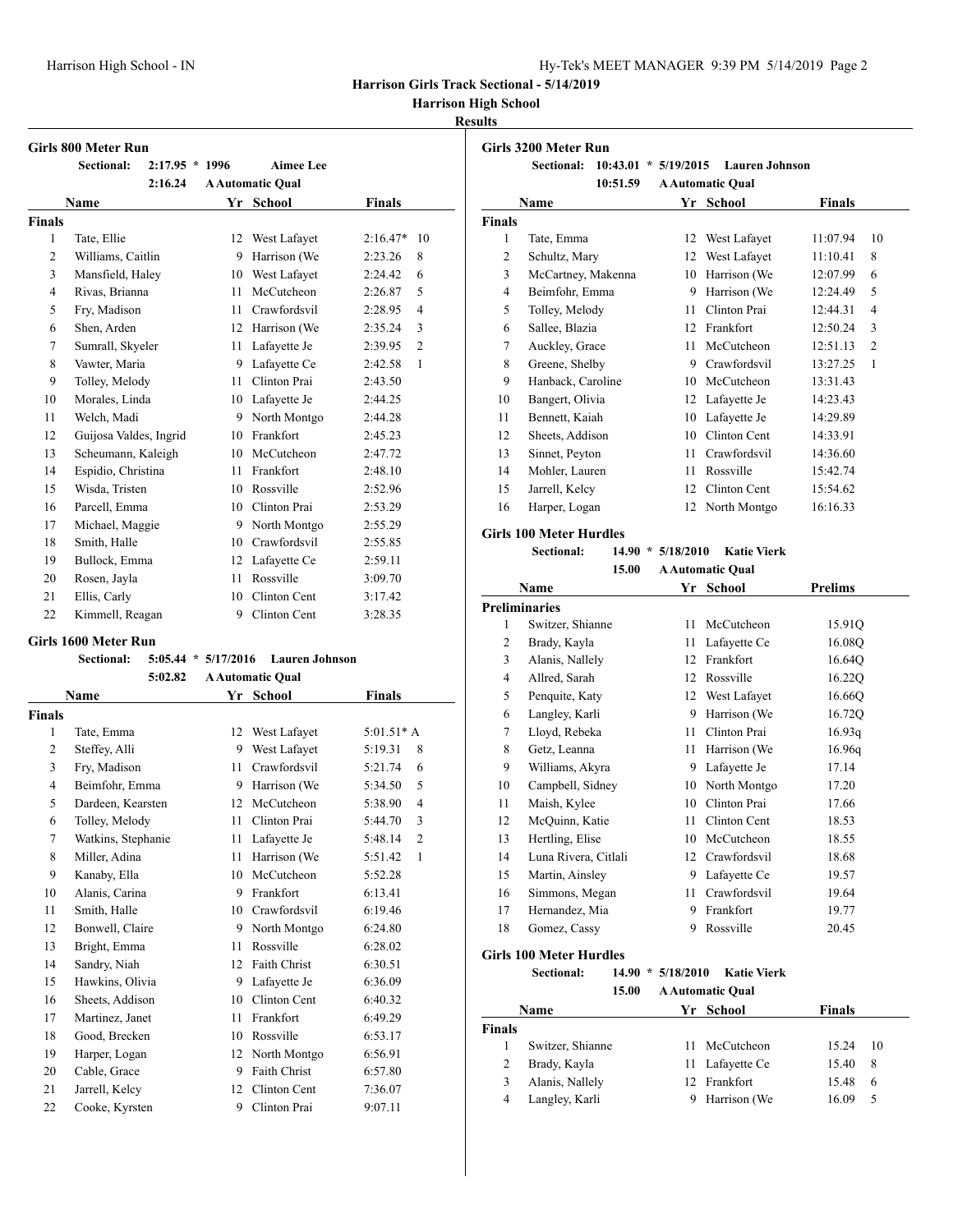**Harrison High Sc** 

# **Results**

| <b>Finals</b> | (Girls 100 Meter Hurdles)                          |      |                                                |                         |
|---------------|----------------------------------------------------|------|------------------------------------------------|-------------------------|
|               | Name                                               |      | Yr School                                      | Finals                  |
| 5             | Allred, Sarah                                      |      | 12 Rossville                                   | 16.19<br>$\overline{4}$ |
| 6             | Penquite, Katy                                     |      | 12 West Lafayet                                | 16.47<br>3              |
| 7             | Lloyd, Rebeka                                      | 11 - | Clinton Prai                                   | 2<br>16.94              |
| 8             | Getz, Leanna                                       | 11   | Harrison (We                                   | 17.06<br>1              |
|               | <b>Girls 300 Meter Hurdles</b>                     |      |                                                |                         |
|               | <b>Sectional:</b><br>$45.19 * 5/17/2005$<br>45.32  |      | <b>Amanda Jones</b><br><b>A Automatic Qual</b> |                         |
|               | Name                                               |      | Yr School                                      | <b>Finals</b>           |
| <b>Finals</b> |                                                    |      |                                                |                         |
| 1             | Brady, Kayla                                       | 11   | Lafayette Ce                                   | 44.95* A                |
| 2             | Alanis, Nallely                                    |      | 12 Frankfort                                   | 46.55<br>8              |
| 3             | Strachan, Camila                                   |      | 10 West Lafayet                                | 47.29<br>6              |
| 4             | Getz, Leanna                                       |      | 11 Harrison (We                                | 5<br>47.66              |
| 5             |                                                    |      | 12 Rossville                                   | $\overline{4}$          |
| 6             | Allred, Sarah<br>Davis, Jada-Marie                 |      | 9 Harrison (We                                 | 47.68<br>3              |
|               |                                                    |      | 11 McCutcheon                                  | 48.05<br>2              |
| 7<br>8        | Switzer, Shianne                                   |      |                                                | 48.18<br>1<br>48.38     |
| 9             | Anderson, Brynn<br>Penquite, Katy                  |      | 12 North Montgo<br>12 West Lafayet             | 48.74                   |
| 10            | Ramey, Alysha                                      |      | 11 Frankfort                                   |                         |
| 11            | Campbell, Sidney                                   |      | 10 North Montgo                                | 50.75<br>51.06          |
| 12            | Lloyd, Rebeka                                      |      | 11 Clinton Prai                                | 51.59                   |
|               | McQuinn, Katie                                     |      | 11 Clinton Cent                                |                         |
| 13            |                                                    |      | 9 McCutcheon                                   | 52.89                   |
| 14            | Ricks, Elizabeth                                   |      |                                                | 53.35                   |
| 15            | Hendrickson, Isabelle                              |      | 10 Clinton Cent                                | 54.39                   |
| 16            | Luna Rivera, Citlali                               |      | 12 Crawfordsvil                                | 54.60                   |
| 17            | Simmons, Megan                                     |      | 11 Crawfordsvil                                | 55.66                   |
| 18            | Martin, Ainsley                                    |      | 9 Lafayette Ce                                 | 55.83                   |
| 19            | Padgett, Haley                                     |      | 10 Clinton Prai                                | 56.22                   |
| 20            | Taylor, Katie                                      |      | 9 Rossville                                    | 58.43                   |
|               | Girls 4x100 Meter Relay                            |      |                                                |                         |
|               | 49.08 * 5/15/2018<br><b>Sectional:</b>             |      | <b>Lafavette Jefferson</b>                     |                         |
|               | N Haskins, C Beckford, J Hickman, M Brock<br>48.77 |      |                                                |                         |
|               | Team                                               |      | <b>A Automatic Qual</b><br>Relay               | Finals                  |
|               |                                                    |      |                                                |                         |
| <b>Finals</b> |                                                    |      |                                                |                         |
| 1             | Lafayette Jefferson<br>1) Haskins, Nykela 12       |      | A<br>2) Beckford, Courtney 12                  | 48.62* A                |
|               | 3) Stephany, Julie-ann 11                          |      | 4) Killebrew, Mykah 9                          |                         |
| 2             | Harrison (We                                       |      | А                                              | 50.86<br>8              |
|               | 1) Asante, Aba 10                                  |      | 2) Evans, Kimba 10                             |                         |
|               | 3) Davis, Jada-Marie 9                             |      | 4) Langley, Karli 9                            |                         |
| 3             | McCutcheon                                         |      | A                                              | 6<br>51.02              |
|               | 1) Thornton, DayLynn 10                            |      | 2) Beeker, Jade 11                             |                         |
|               | 3) Crowe, Shelby 9                                 |      | 4) Switzer, Shianne 11                         |                         |
| 4             | Clinton Prairie                                    |      | А                                              | 5<br>52.85              |
|               | 1) Myers, Shleby 11                                |      | 2) Lukasik, Alyssa 12                          |                         |
|               | 3) Maish, Kylee 10                                 |      | 4) Isaacs, Adri 11                             |                         |

5 North Montgomery A 53.77 4 1) Campbell, Sidney 10<br>
2) Welch, Madi 9<br>
2) Welch, Madi 9<br>
2) Welch, Madi 9<br>
2) Humphrave Kendall 12<br>
2) McClaskey, Gra 3) Humphreys, Kendall 12 4) McClaskey, Grace 10

| igh School<br>ults |                             |   |                          |   |
|--------------------|-----------------------------|---|--------------------------|---|
| 6                  | West Lafayette              | A | 54.20                    | 3 |
|                    | 1) Udo-Imeh, Edi 9          |   | 2) Jundos, Journey 10    |   |
|                    | 3) Reif, Kylie 9            |   | 4) Brown, Jaylah 9       |   |
| $\tau$             | <b>Frankfort</b>            | A | 55.82                    | 2 |
|                    | 1) Kelly, Alyssa 12         |   | 2) Dubree, Payton 9      |   |
|                    | 3) Sheets, Rabecka 10       |   | 4) Myers, Peyton 10      |   |
| 8                  | Rossville                   | A | 57.78                    | 1 |
|                    | 1) Fadness, Morgan 12       |   | 2) Longenecker, Emily 11 |   |
|                    | 3) Malson, Samantha 11      |   | 4) Pedigo, Taylor 12     |   |
| 9                  | <b>Faith Christian</b>      | A | 58.60                    |   |
|                    | 1) Gu, Annie 9              |   | 2) Hornbrook, Nicole 12  |   |
|                    | 3) Bell, Emma 9             |   | 4) Sylva, Alice 11       |   |
| 10                 | Clinton Central             | A | 1:00.59                  |   |
|                    | 1) Hendrickson, Isabelle 10 |   | 2) Atkisson, Grace 9     |   |
|                    | 3) McQuinn, Katie 11        |   | 4) Weaver, Addyson 10    |   |
|                    | Girls 4x400 Meter Relay     |   |                          |   |

**Sectional: 4:02.33 \* 5/15/2018 West Lafayette**

**E Tate, I Udo-Imeh, E Tate, L Thomas**

|               | 3:57.25                      | <b>A Automatic Qual</b> |                             |    |
|---------------|------------------------------|-------------------------|-----------------------------|----|
|               | Team                         | <b>Relay</b>            | <b>Finals</b>               |    |
| <b>Finals</b> |                              |                         |                             |    |
| 1             | West Lafayette               | А                       | 4:06.30                     | 10 |
|               | 1) Strachan, Camila 10       |                         | 2) Tate, Ellie 12           |    |
|               | 3) Marks, Ella 10            |                         | 4) Thomas, Lauren 12        |    |
| 2             | Harrison (We                 | А                       | 4:10.79                     | 8  |
|               | 1) Nagel, Nicole 11          |                         | 2) Getz, Leanna 11          |    |
|               | 3) Williams, Caitlin 9       |                         | 4) Lohmeyer, Jaylie 9       |    |
| 3             | North Montgomery             | А                       | 4:12.29                     | 6  |
|               | 1) Humphreys, Kendall 12     |                         | 2) McClaskey, Grace 10      |    |
|               | 3) McClerkin, Katlynn 12     |                         | 4) Anderson, Brynn 12       |    |
| 4             | Lafayette Jefferson          | A                       | 4:16.11                     | 5  |
|               | 1) Green, Kyrstin 11         |                         | 2) Sumrall, Skyeler 11      |    |
|               | 3) Watkins, Stephanie 11     |                         | 4) Killebrew, Mykah 9       |    |
| 5             | McCutcheon                   | A                       | 4:16.26                     | 4  |
|               | 1) Smith, Olivia 10          |                         | 2) Thornton, DayLynn 10     |    |
|               | 3) Neibert, Halle 11         |                         | 4) Rivas, Brianna 11        |    |
| 6             | Lafayette Ce                 | A                       | 4:27.06                     | 3  |
|               | 1) Vorst, Nicole 9           |                         | 2) Scheetz, Shannon 12      |    |
|               | 3) Bullock, Emma 12          |                         | 4) Brady, Kayla 11          |    |
| 7             | Frankfort                    | A                       | 4:27.83                     | 2  |
|               | 1) Ramey, Alysha 11          |                         | 2) Dubree, Payton 9         |    |
|               | 3) Guijosa Valdes, Ingrid 10 |                         | 4) Alanis, Nallely 12       |    |
| 8             | <b>Clinton Prairie</b>       | A                       | 4:33.80                     | 1  |
|               | 1) Lloyd, Rebeka 11          |                         | 2) McKinney, Emma 11        |    |
|               | 3) Burke, Nicole 12          |                         | 4) Neal, Tynlie 9           |    |
| 9             | Rossville                    | A                       | 4:33.82                     |    |
|               | 1) Malson, Samantha 11       |                         | 2) Fadness, Morgan 12       |    |
|               | 3) Allred, Sarah 12          |                         | 4) Wisda, Tristen 10        |    |
| 10            | <b>Faith Christian</b>       | А                       | 4:36.92                     |    |
|               | 1) Timperman, Julie 12       |                         | 2) Lindermon, Regina 10     |    |
|               | 3) Hornbrook, Nicole 12      |                         | 4) Bell, Emma 9             |    |
| 11            | Crawfordsville               | A                       | 5:00.29                     |    |
|               | 1) Rich, Isabelle 11         |                         | 2) Diaz, Dayanara 10        |    |
|               | 3) Luna Rivera, Citlali 12   |                         | 4) Rojas Jacome, Giselle 10 |    |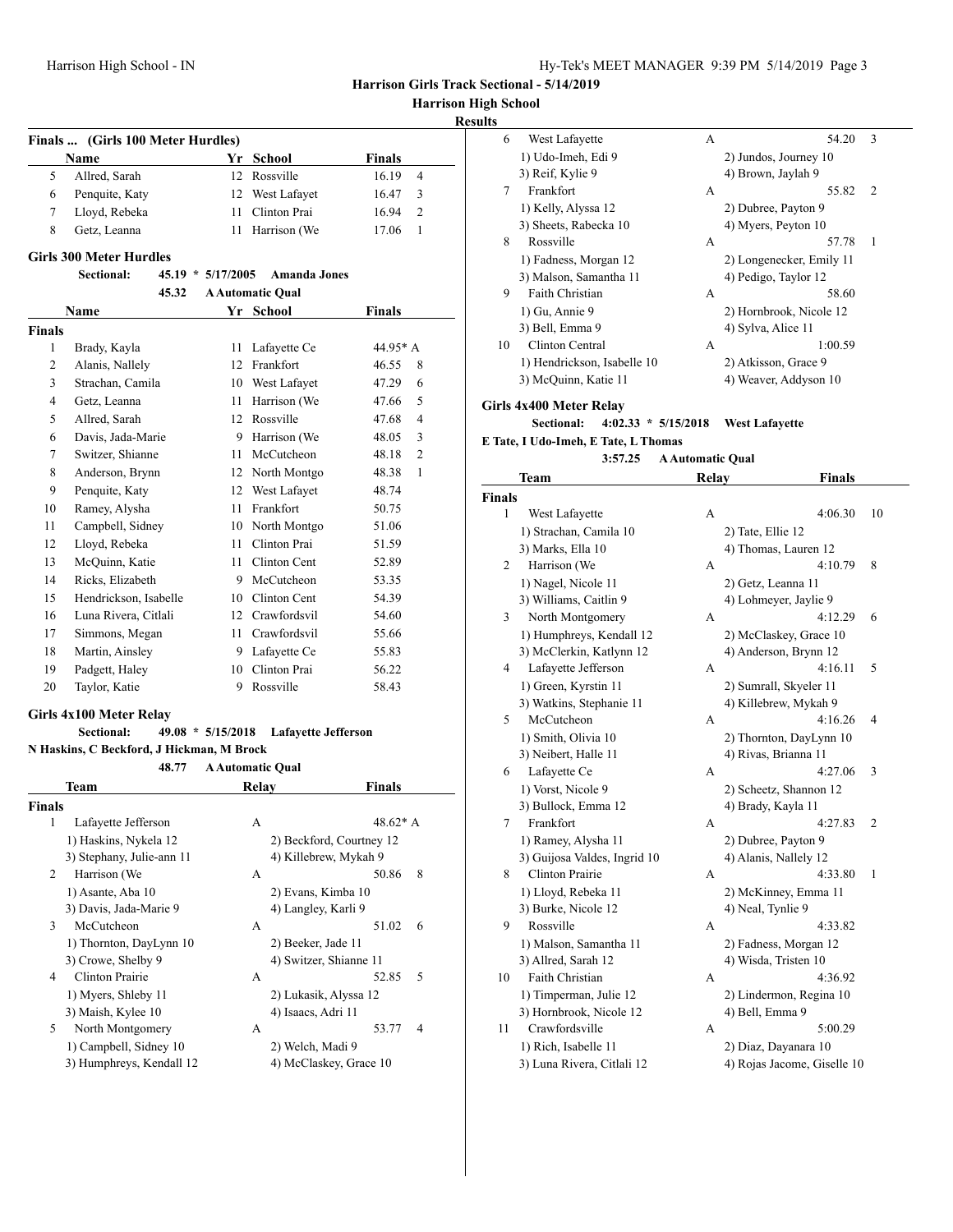**Harrison High School**

# **Results**

| <b>Finals</b> | (Girls 4x400 Meter Relay)                 |                         |                             |    |
|---------------|-------------------------------------------|-------------------------|-----------------------------|----|
|               | Team                                      | Relay                   | <b>Finals</b>               |    |
| 12            | Clinton Central                           | А                       | 5:12.61                     |    |
|               | 1) Ellis, Carly 10                        |                         | 2) McQuinn, Katie 11        |    |
|               | 3) Weaver, Addyson 10                     |                         | 4) Hadaway, Samantha 10     |    |
|               | Girls 4x800 Meter Relay                   |                         |                             |    |
|               | $9:26.87 * 5/19/2015$<br>Sectional:       |                         | <b>West Lafayette</b>       |    |
|               | S Waters, K Johnson, L Johnson, S Hubbard |                         |                             |    |
|               | 9:24.46                                   | <b>A Automatic Oual</b> |                             |    |
|               | Team                                      | Relay                   | Finals                      |    |
| <b>Finals</b> |                                           |                         |                             |    |
| 1             | West Lafayette                            | А                       | 9:46.16                     | 10 |
|               | 1) Jordan, Caroline 11                    |                         | 2) Marks, Ella 10           |    |
|               | 3) Steffey, Alli 9                        |                         | 4) Tate, Ellie 12           |    |
| 2             | McCutcheon                                | А                       | 10:00.14                    | 8  |
|               | 1) Townsend, Emma 9                       |                         | 2) Smith, Olivia 10         |    |
|               | 3) Neibert, Halle 11                      |                         | 4) Dardeen, Kearsten 12     |    |
| 3             | Harrison (We                              | A                       | 10:21.45                    | 6  |
|               | 1) Nagel, Nicole 11                       |                         | 2) Miller, Adina 11         |    |
|               | 3) Shen, Arden 12                         |                         | 4) Williams, Caitlin 9      |    |
| 4             | Frankfort                                 | А                       | 10:53.99                    | 5  |
|               | 1) Sallee, Blazia 12                      |                         | 2) Alanis, Carina 9         |    |
|               | 3) Guijosa Valdes, Ingrid 10              |                         | 4) Espidio, Christina 11    |    |
| 5             | Lafayette Ce                              | А                       | 11:14.79                    | 4  |
|               | 1) Scheetz, Shannon 12                    |                         | 2) Martin, Ainsley 9        |    |
|               | 3) Vawter, Maria 9                        |                         | 4) Bullock, Emma 12         |    |
| 6             | North Montgomery                          | A                       | 11:43.73                    | 3  |
|               | 1) Bonwell, Claire 9                      |                         | 2) Michael, Maggie 9        |    |
|               | 3) Welch, Madi 9                          |                         | 4) Harper, Logan 12         |    |
| 7             | Faith Christian                           | A                       | 11:47.19                    | 2  |
|               | 1) Timperman, Julie 12                    |                         | 2) Lindermon, Regina 10     |    |
|               | 3) Cable, Grace 9                         |                         | 4) Lindermon, Elena 12      |    |
| 8             | Rossville                                 | А                       | 11:56.29                    | 1  |
|               | 1) Bright, Emma 11                        |                         | 2) Wisda, Tristen 10        |    |
|               | 3) Emenhiser, Jayden 10                   |                         | 4) Rosen, Jayla 11          |    |
| 9             | Clinton Prairie                           | А                       | 12:06.53                    |    |
|               | 1) Parcell, Emma 10                       |                         | 2) Mattingly, Kate 10       |    |
|               | 3) Burton, Mariah 10                      |                         | 4) Tolley, Melody 11        |    |
| 10            | Lafayette Jefferson                       | А                       | 12:22.97                    |    |
|               | 1) Props, Alexandra 9                     |                         | 2) Bravo Flores, Ashanti 10 |    |
|               | 3) Valdez, Zaira 10                       |                         | 4) Cooley, Stella 11        |    |
| 11            | Clinton Central                           | A                       | 12:50.52                    |    |
|               | 1) Ellis, Carly 10                        |                         | 2) Kimmell, Reagan 9        |    |
|               | 3) Jarrell, Kelcy 12                      |                         | 4) Hadaway, Samantha 10     |    |
|               | <b>Girls High Jump</b>                    |                         |                             |    |
|               | <b>Actual Qualifying Mark is 5-04.50</b>  |                         |                             |    |

|               | <b>Actual Qualifying Mark is 5-04.50</b> |         |         |                         |               |    |  |  |
|---------------|------------------------------------------|---------|---------|-------------------------|---------------|----|--|--|
|               | <b>Sectional:</b>                        | $5-06$  | $*2001$ | <b>Noel Ashwell</b>     |               |    |  |  |
|               |                                          | 5-04.50 |         | <b>A Automatic Qual</b> |               |    |  |  |
|               | Name                                     |         | Yr.     | School                  | <b>Finals</b> |    |  |  |
| <b>Finals</b> |                                          |         |         |                         |               |    |  |  |
| 1             | Lukasik, Alyssa                          |         | 12.     | Clinton Prai            | $5-04.00$     | 10 |  |  |
| 2             | Shatava, Kelsey                          |         |         | 11 Harrison (We         | $4 - 10.00$   | 7  |  |  |
| 2             | Ramey, Alysha                            |         | 11      | Frankfort               | $4 - 10.00$   | 7  |  |  |
| 4             | Pribble, Abigail                         |         | 11      | Harrison (We            | $J4-10.00$    | 5  |  |  |

| э     |                    |    |                 |             |     |  |
|-------|--------------------|----|-----------------|-------------|-----|--|
| 5     | Bonilla, Natalie   | 10 | McCutcheon      | 4-08.00     | 3.5 |  |
| 5     | Knowling, Sam      | 11 | North Montgo    | 4-08.00     | 3.5 |  |
| 7     | Albrecht, Alaina   |    | 12 McCutcheon   | J4-08.00    | 1.5 |  |
| 7     | McClerkin, Katlynn |    | 12 North Montgo | J4-08.00    | 1.5 |  |
| 9     | Jundos, Journey    | 10 | West Lafayet    | $4 - 06.00$ |     |  |
| 10    | Toppo, Rachel      | 10 | West Lafayet    | J4-06.00    |     |  |
| 10    | Barriga, Lizbeth   | 11 | Frankfort       | J4-06.00    |     |  |
| ---   | Padgett, Haley     | 10 | Clinton Prai    | NH          |     |  |
| ---   | Simmons, Megan     | 11 | Crawfordsvil    | ΝH          |     |  |
| ---   | Starkey, Lacey     | 9  | Rossville       | ΝH          |     |  |
| ---   | Taylor, Katie      | 9  | Rossville       | ΝH          |     |  |
| $---$ | Killebrew, Maniyah | 10 | Lafayette Je    | ΝH          |     |  |
| ---   | Fusiek, Claire     | 11 | Lafayette Ce    | NH          |     |  |
| ---   | Gorham, Joleena    | 11 | Crawfordsvil    | NH          |     |  |

### **Girls Pole Vault**

**Sectional: 11-07 \* 5/15/2018 Maria Siciliano**

**11-02.00 A Automatic Qual**

|                | Name                   |    | Yr School    | Finals      |     |
|----------------|------------------------|----|--------------|-------------|-----|
| <b>Finals</b>  |                        |    |              |             |     |
| 1              | Robison, Sabrina       | 11 | McCutcheon   | $10-10.00$  | 10  |
| 2              | Nagel, Nicole          | 11 | Harrison (We | $9 - 00.00$ | 8   |
| 3              | Carrico, Mackenzie     | 11 | McCutcheon   | 8-06.00     | 6   |
| $\overline{4}$ | Campbell, Charlotte    | 10 | Harrison (We | 8-00.00     | 5   |
| 5              | Cortez-Mancia, Sabrina | 12 | Lafayette Je | 7-06.00     | 3.5 |
| 5              | Strachan, Camila       | 10 | West Lafayet | 7-06.00     | 3.5 |
| 7              | Stephany, Julie-ann    | 11 | Lafayette Je | J7-06.00    | 2   |
| 8              | Cervantez, Kiana       | 9  | Frankfort    | 7-00.00     | 0.5 |
| 8              | Baird, Katie           | 12 | Crawfordsvil | 7-00.00     | 0.5 |
| 10             | Neal, Tynlie           | 9  | Clinton Prai | $J7-00.00$  |     |
| ---            | Anderson, Kelsey       | 10 | North Montgo | NH          |     |
| ---            | Creasy, Isabelle       | 10 | Clinton Prai | NH          |     |
| ---            | Hernandez, Mia         | 9  | Frankfort    | NH          |     |
| ---            | Martin, Ainsley        | 9  | Lafayette Ce | NH          |     |
|                | Diaz, Dayanara         | 10 | Crawfordsvil | ΝH          |     |
|                |                        |    |              |             |     |

# **Girls Long Jump**

**Sectional: 18-08.50 \* 2003 Amanda Barnhart**

**17-08.25 A Automatic Qual**

|               | Name               | Yr | School       | Finals   |    |
|---------------|--------------------|----|--------------|----------|----|
| <b>Finals</b> |                    |    |              |          |    |
| 1             | Penquite, Katy     | 12 | West Lafayet | 17-06.25 | 10 |
| 2             | McClerkin, Katlynn | 12 | North Montgo | 16-11.50 | 8  |
| 3             | Farrell, Marya     | 9  | McCutcheon   | 16-08.50 | 6  |
| 4             | Asante, Aba        | 10 | Harrison (We | 16-01.75 | 5  |
| 5             | Harris, Tierra     | 11 | Lafayette Je | 15-11.50 | 4  |
| 6             | Cartledge, Sanaa   | 10 | Lafayette Je | 15-10.50 | 3  |
| 7             | Welch, Madi        | 9  | North Montgo | 15-09.25 | 2  |
| 8             | Ramey, Alysha      | 11 | Frankfort    | 15-05.25 | 1  |
| 9             | Helsel, Winter     | 9  | Crawfordsvil | 14-11.25 |    |
| 10            | Shatava, Kelsey    | 11 | Harrison (We | 14-10.00 |    |
| 11            | Hertling, Elise    | 10 | McCutcheon   | 14-09.00 |    |
| 12            | Myers, Shleby      | 11 | Clinton Prai | 14-08.00 |    |
| 13            | Reif, Kylie        | 9  | West Lafayet | 14-05.00 |    |
| 14            | Fadness, Morgan    | 12 | Rossville    | 13-11.00 |    |
| 15            | Creasy, Isabelle   | 10 | Clinton Prai | 13-07.50 |    |